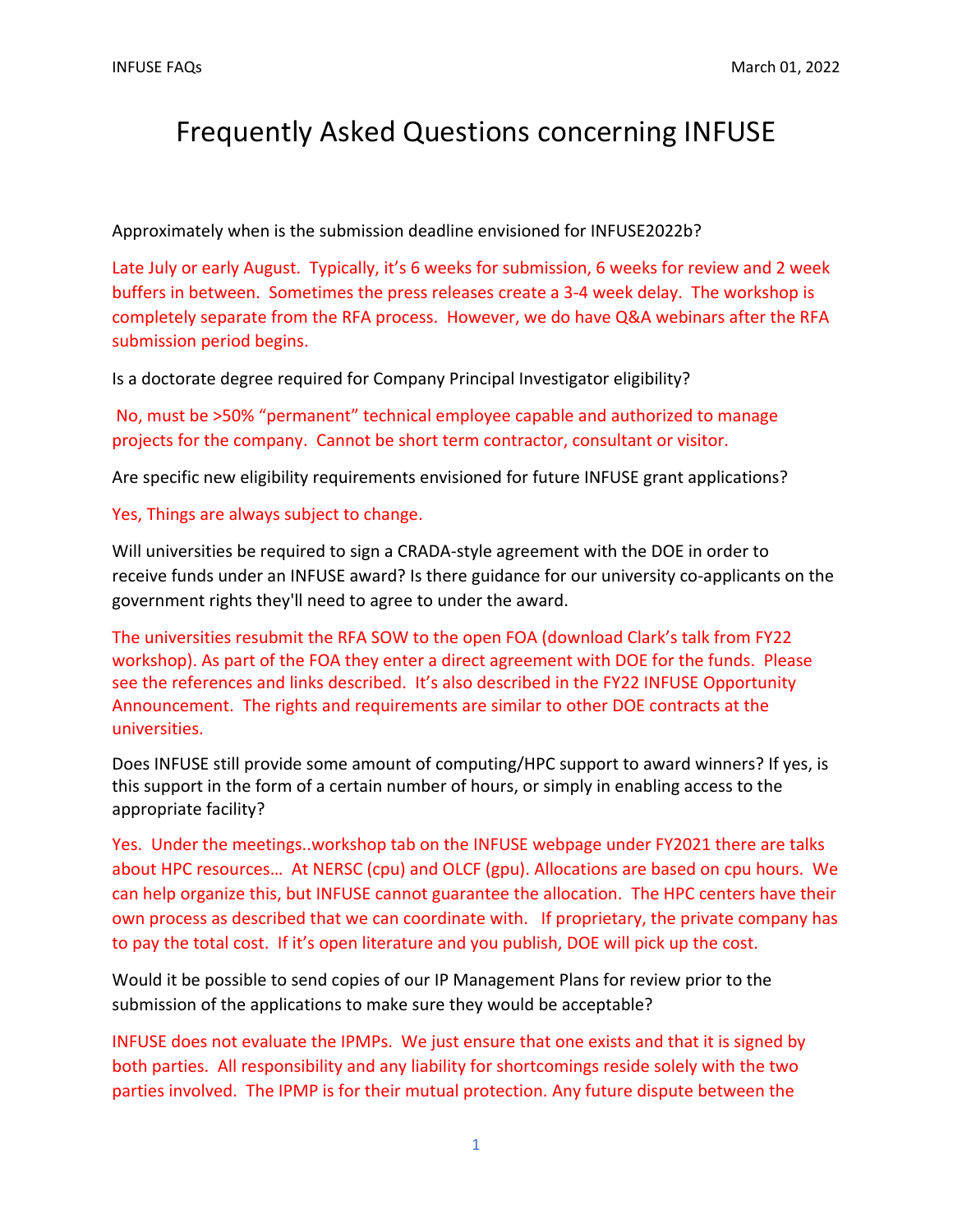parties concerning the IPMP may result in the award being rescinded by DOE and the project terminated. A company's RFA will only get rejected if the IPMP is blank, not signed or simply not attached.

If an RFA is selected for funding, would an award be issued directly to the partner institution(s) or would the award be issued to the lead industry which would then issue subawards to the partners?

Awards are issued either through the FWP process for a national laboratory or as a university agreement in response to the open FES FOA as described in the FY22 DOE INFUSE opportunity announcement. Funding awards are not issued directly to companies.

Does the 5 application limit apply only to the private company? Is there a limit on the number of RFAs on which a university may serve as a partner?

There is no limit to the number of RFAs a university can partner on. Ultimately, companies compete with themselves when they submit many RFAs. Therefore, it's advantageous for a university to have a diversity of company partners.

With National Lab partners, the entire INFUSE DOE budget was sent to the Lab. Is that also the case with university partners, ie, do all DOE dollars necessarily flow to the university? Or can a company choose whether to a) receive DOE dollars internally and then sub-contract out to the university, or b) send DOE dollars to the university directly.

## Yes, all federal funding flows directly to the university. In addition, the company may also fund the university from its own cost-share. No funding goes directly to the private company.

For an INFUSE proposal where a company partners with a university, the rules stipulate that the university cannot subcontract to a National Lab. However, can the company provide funds to a National Lab to do some of the work, and use that to fulfill the company's 20% cost-share requirement?

Yes, for example through a separate SPP project. The SPP project cannot be more than 25% of the total project value and of course counts toward the 20% or more cost share by the company. However, none of the funds received by the university can go to the lab. The subcontract to the lab should be shown in the budget estimate under the company column.

Can a university partner use INFUSE funds to buy equipment?

Only small value or expendable pieces of equipment can be purchased with the university award. These items must be itemized in the budget estimate. Any equipment items over \$5k will be scrutinized. INFUSE cannot be used to enhance existing capabilities, only use equipment, facilities and expertise that is already there. INFUSE cannot be used to create new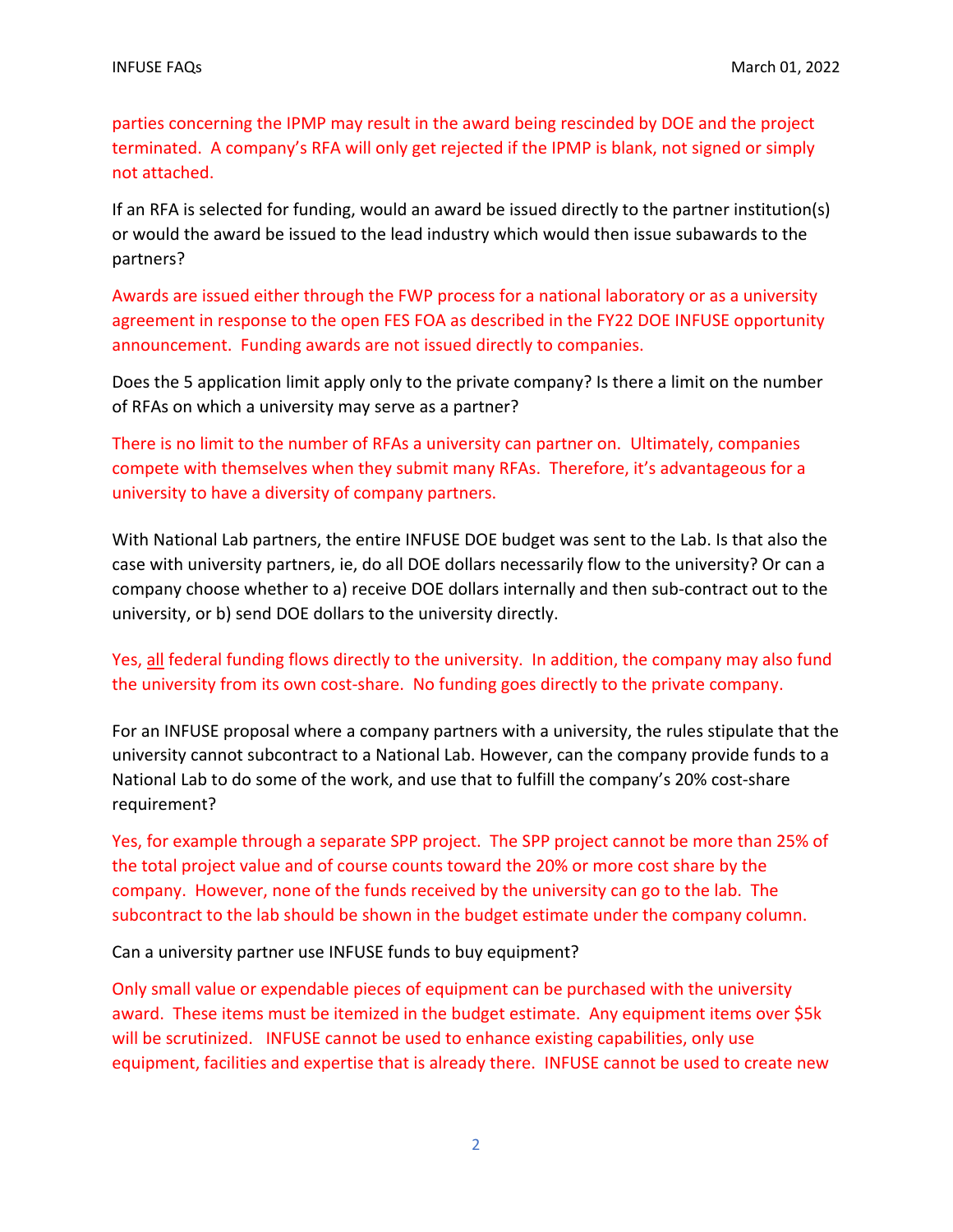facilities or experiments; however, it can be used to supplement exiting diagnostics or cover the cost of new calibrations.

Who ends up owning purchased equipment?

The university if purchased with INFUSE funds. If purchased with the company cost share, the company retains ownership.

When do INFUSE notifications come out for the 2022a cycle?

Depending on reviews and press releases – the 2022a cycle notifications will likely be made the beginning of May.

When can the research start if the RFA is accepted for award?

Research starts after the DOE Chicago office releases funding for the university's FOA application, and a contract is signed between the company and the university.

Is there a template for the technical narrative?

There is no template. But we do have a suggested format with required sections. It can be found in the Documents folder on the submission sharepoint site or in the library on the public website. Please also consider the merit review criteria at the bottom of the RFA Opportunity Announcement when writing your narrative. This will make it easier for the reviewers to assess your submission.

Could you please confirm that universities will not be permitted to apply for summer INFUSE rounds? Will the same hold for future years?

That is correct. The pilot program for INFUSE university participation is only the first round, the 2022a cycle, that is currently open. There are no plans to involve universities in the 2022b cycle. If successful, we anticipate this will also be true in 2023.

Can a university apply for INFUSE funds without a private company partner?

NO. only a private company can apply for INFUSE assistance. The private company can select a university as the partner to receive direct DOE funding.

Does the company partner still need to serve as the lead proposer?

YES. The private company must always be the lead proposer and lead PI.

Regarding the 20% cost-sharing - would the Universities need to contribute to the cost sharing or can a private partner provide all the cost sharing?

The private company must provide the 20% cost share using non-federal funds. University partners, if any, do not contribute to this.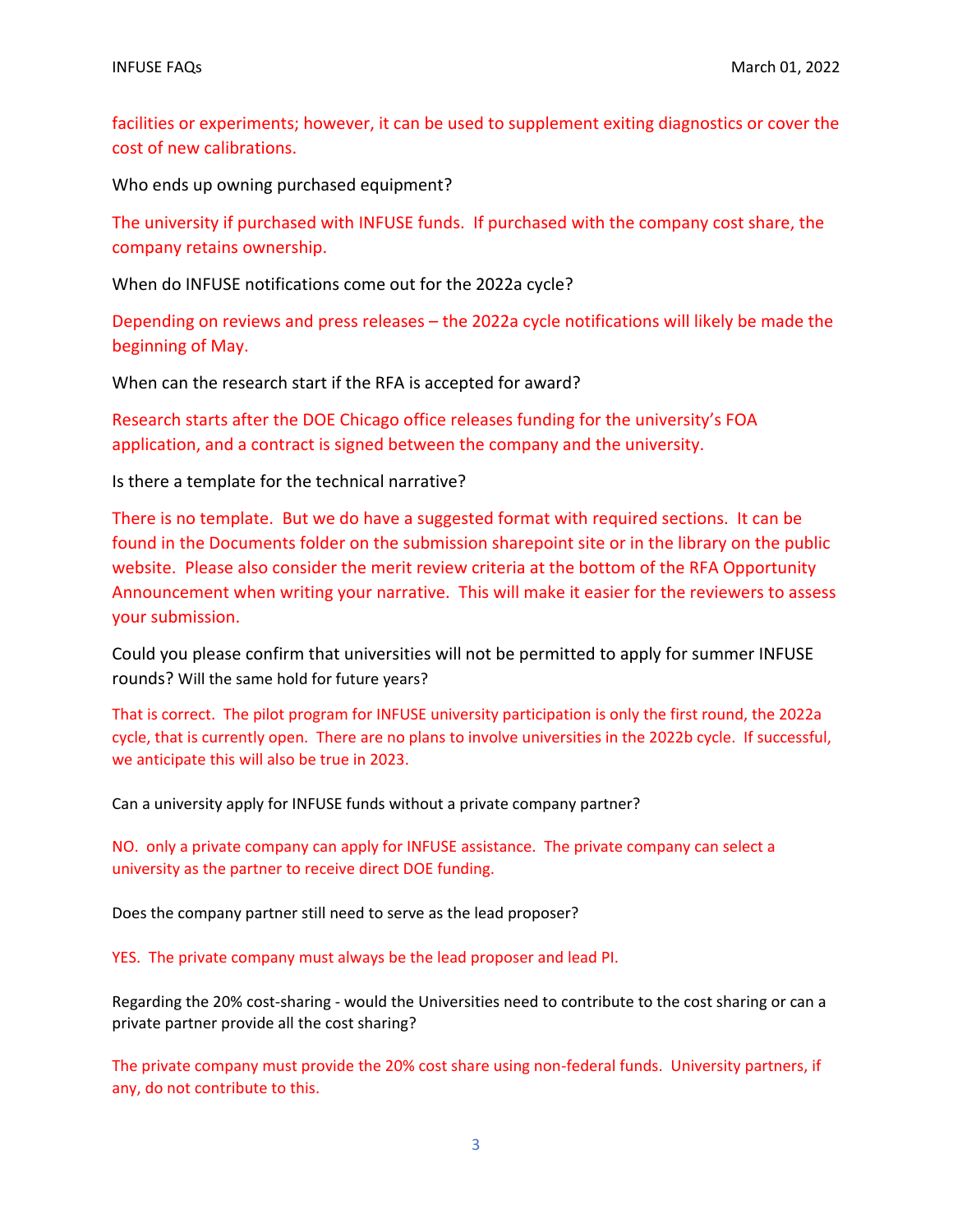I would appreciate confirmation on whether a legal US subsidiary with a U.S. address and a valid US DUNS number registered in the U.S is required to execute a separate DOE CRADA to participate in a University partnership.

No. The university should enter into a contract with the U.S. registered subsidiary only. The company PI must be a >50% employee of that U.S. company. No CRADA is required, and the U.S. company does not need to have one when partnered with a U.S. university. The university should not make an agreement with the foreign parent company. In any event, all export control laws apply, and the intellectual property will be governed by the agreement between the university and the U.S. company.

Can you tell me where the previous awards and abstracts are listed?

Please go to the library on the public website: https:// [infuse@ornl.gov](mailto:infuse@ornl.gov) for the Cumulative Awards List with Abstracts.

I can't locate the INFUSE Corporate Information form on the INFUSE website?

It's not on the public site. It can be found in the documents folder on the sharepoint submission site: **ID [INFUSE Corporate Information Form\\_v4.pdf](https://ornl.sharepoint.com/sites/fusionfirst_low/Shared%20Documents/Forms/AllItems.aspx?viewpath=%2Fsites%2Ffusionfirst%5Flow%2FShared%20Documents%2FForms%2FAllItems%2Easpx&id=%2Fsites%2Ffusionfirst%5Flow%2FShared%20Documents%2FINFUSE%20Corporate%20Information%20Form%5Fv4%2Epdf&parent=%2Fsites%2Ffusionfirst%5Flow%2FShared%20Documents)** . Or you can click the link on the RFA submission form "supporting documents" right where it asks to upload the corporate information form.

Where is the call or FOA for the 2022 INFUSE solicitation?

The current announcement can be found in the library on the public website: [https://infuse.ornl.gov](https://infuse.ornl.gov/) . The direct link is:<https://infuse.ornl.gov/wp-content/uploads/2021/12/FY2022-INFUSE-RFA-final.pdf>

What are the INFUSE eligibility requirements?

Eligibility requirements are described in the current opportunity announcement mentioned above.

How can my company establish a contact with an institutional partner in fusion research?

If you know a laboratory PI or university faculty member that you wish to collaborate with, please start a dialog directly with them. If you need help in identifying a laboratory PI, please reach out to the Point-of-Contact (POC) at the specific laboratory. A list is available in the library on the INFUSE website. A contact list is also available for faculty at several interested universities. Also, you are more than welcome to contact the INFUSE director or deputy director. They should be able to identify an appropriate individual and institution with the expertise and resources you require.

Where can we find the workshop presentations and those on laboratory capabilities?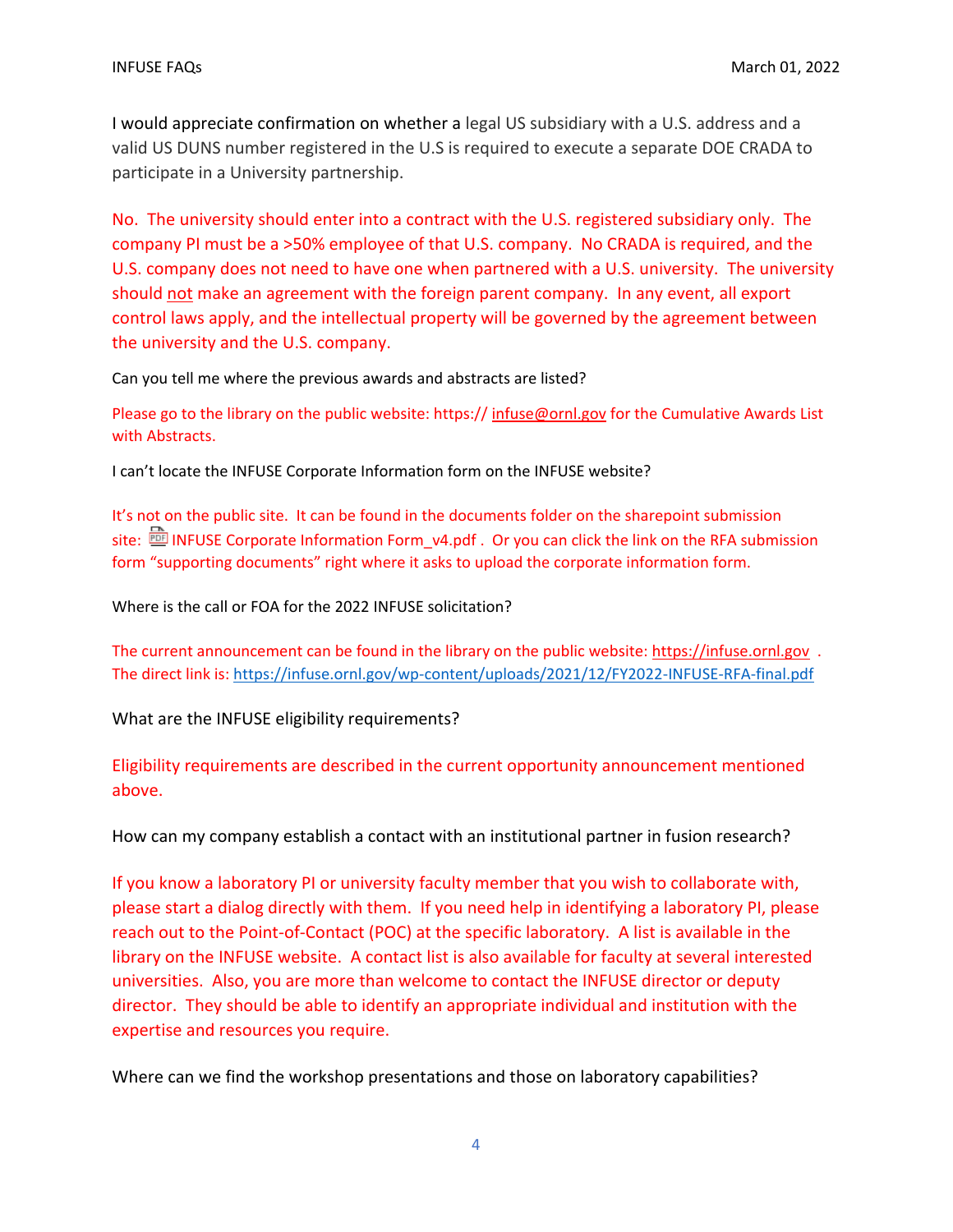The workshop presentations and recordings if available can be found under the "Meetings" menu of the INFUSE website. Lab capabilities presentations are also included.

Can foreign companies participate in INFUSE?

No. However, foreign-controlled U.S. subsidiaries are eligible for INFUSE. They must be registered in the U.S. and the company PI must be a majority employee of the U.S. company. Only accredited U.S. universities and the 17 DOE National Laboratories can participate as partners. For details, please see the opportunity announcement mentioned above.

Does INFUSE plan to provide an IPMP template for applications with university partners? If not, would the attached ARPA-E IPMP template be a good starting point?

You are free to use whatever the company and the university partner(s) can agree to and whatever format you deem sufficient. We do not endorse any templates or make value judgements concerning their content or completeness. The liability resides solely with the parties. It is only required that you have a plan.

What is the preferred acknowledgment for use in journal articles for DOE INFUSE projects?

This work was funded under the INFUSE program – a DOE SC FES public-private partnership - under CRADA No. XXXX between (name) National Laboratory and (name) company. Or,

This work was funded under the INFUSE program – a DOE SC FES public-private partnership - under contract no. XXXX between (name) university and (name) company.

Two private companies have expressed their interest in writing an RFA proposal to INFUSE on the same subject. Can they be co-authors, co-submitters, of a single RFA proposal?

No. However, they can and should each submit separate RFAs. You can do the same exact scope of work for each separate company. That is permissible. However, each needs to make the case that the work helps them meet a milestone or overcome a technical hurdle specific to their concept.

If the RFA proposal is approved and a lab's subsequent FWP is approved, can paid work be done by the companies, i.e., could a fraction of the funding go to them and not through the lab?

No. Under INFUSE, funding is never provided directly to the company. In fact, they must contribute 20% in-kind support for the project.

If it were not possible for them both to be the submitters of the INFUSE proposal and the other was hired as a subcontractor, would the money to the subcontractor have to go through the lab and hence incur two "overheads?"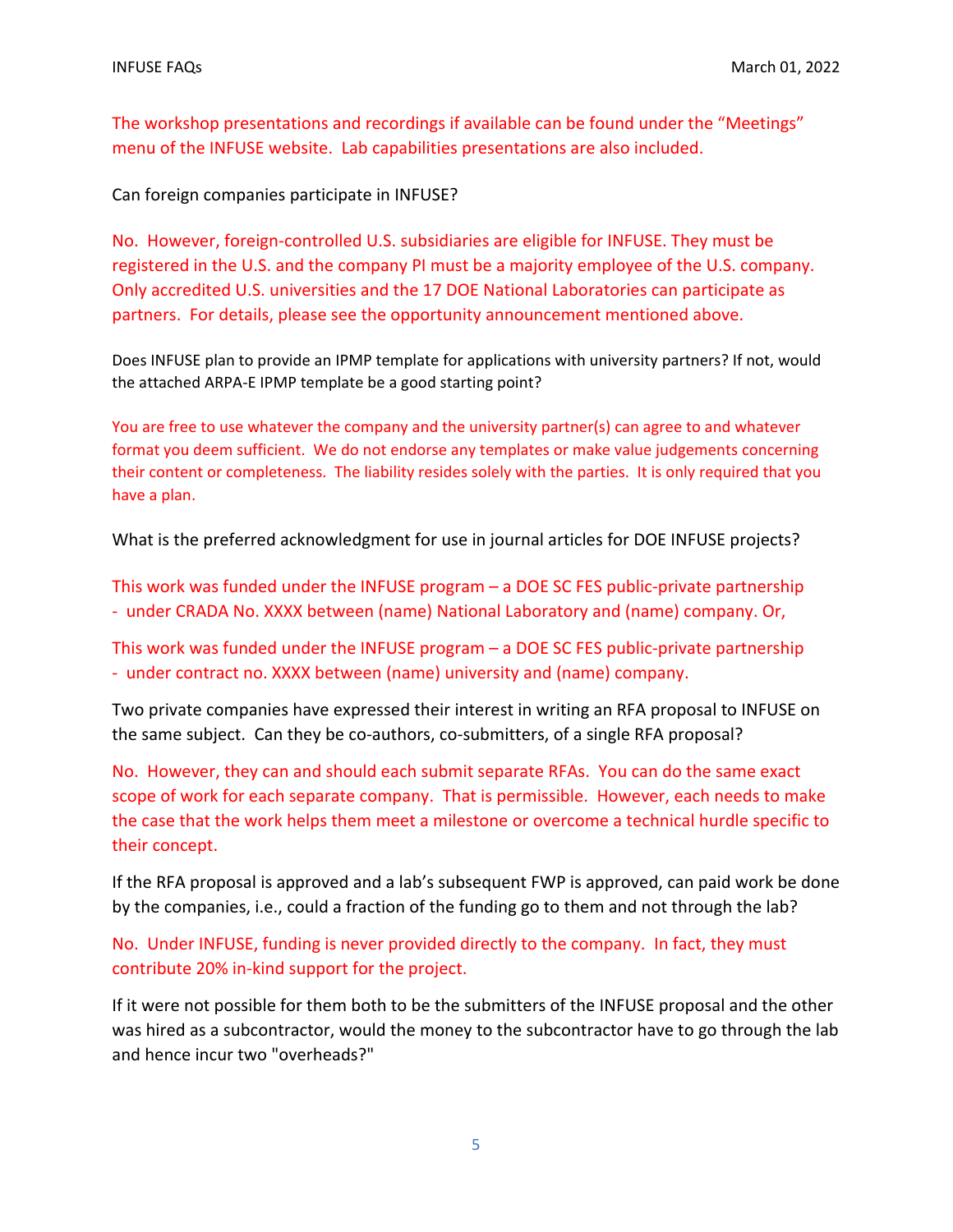Yes and no. If they subcontract to the lab that indeed is true. However, the other company is free to subcontract with the primary awardee directly using their costshare to support the contract.

What format is required for the final report?

The final report is due at the conclusion of the CRADA. It can be the CRADA final report with CRADA-protected or proprietary information removed using the suggested CRADA report format in the website library. University reports should follow the same general format in compliance with the company contract. The final report will be posted to the public website.

Can two or more laboratories be involved in the same INFUSE project?

Not directly. Only the lead lab can be on the INFUSE CRADA. Other labs can collaborate up to 25% of the total work scope using a Memorandum Purchase Order from the lead lab, or the company can fund the other lab(s) directly from their own 20% cost share using an SPP contract or separate 100% funds-in CRADA.

What are the labor requirements on the institution lead PI?

At a national laboratory the lead PI must be a senior research staff member, a laboratory employee, and contribute a minimum 25% of the labor for the laboratory's scope of work. At a university, any faculty member or research employee who is qualified by university rules to participate as a PI must provide project oversight at a minimum 5% level.

Are companies expected to meet the exact amount listed in our budget estimate, or is any amount at or above 20% of the total project cost acceptable?

The cost share of 20% in the budget estimate is the minimum you must reach by the end of the project. You are welcome to exceed the value at the company's discretion if that is necessary to be successful.

Upon completion of an INFUSE program, do we need to submit any documentation to prove that we have met our cost-share requirement? If so, do you know the reporting requirements?

Yes. You may be audited by DOE. Please retain any purchase records, time sheets, invoice or expense payments made that can satisfy the cost share. There is no reporting requirement, but you can be audited for up to 3 years and disbarred from contracting with the US government in the future. The audit will ask for justification of the cost share; so you need to preserve the documentation. If it appears you can't reach the 20% cost share by project end, we must notify DOE.

Our company is planning to resubmit one of the proposals that was rejected from the previous round as the proposed program is highly critical to our company's mission. We have revised the proposal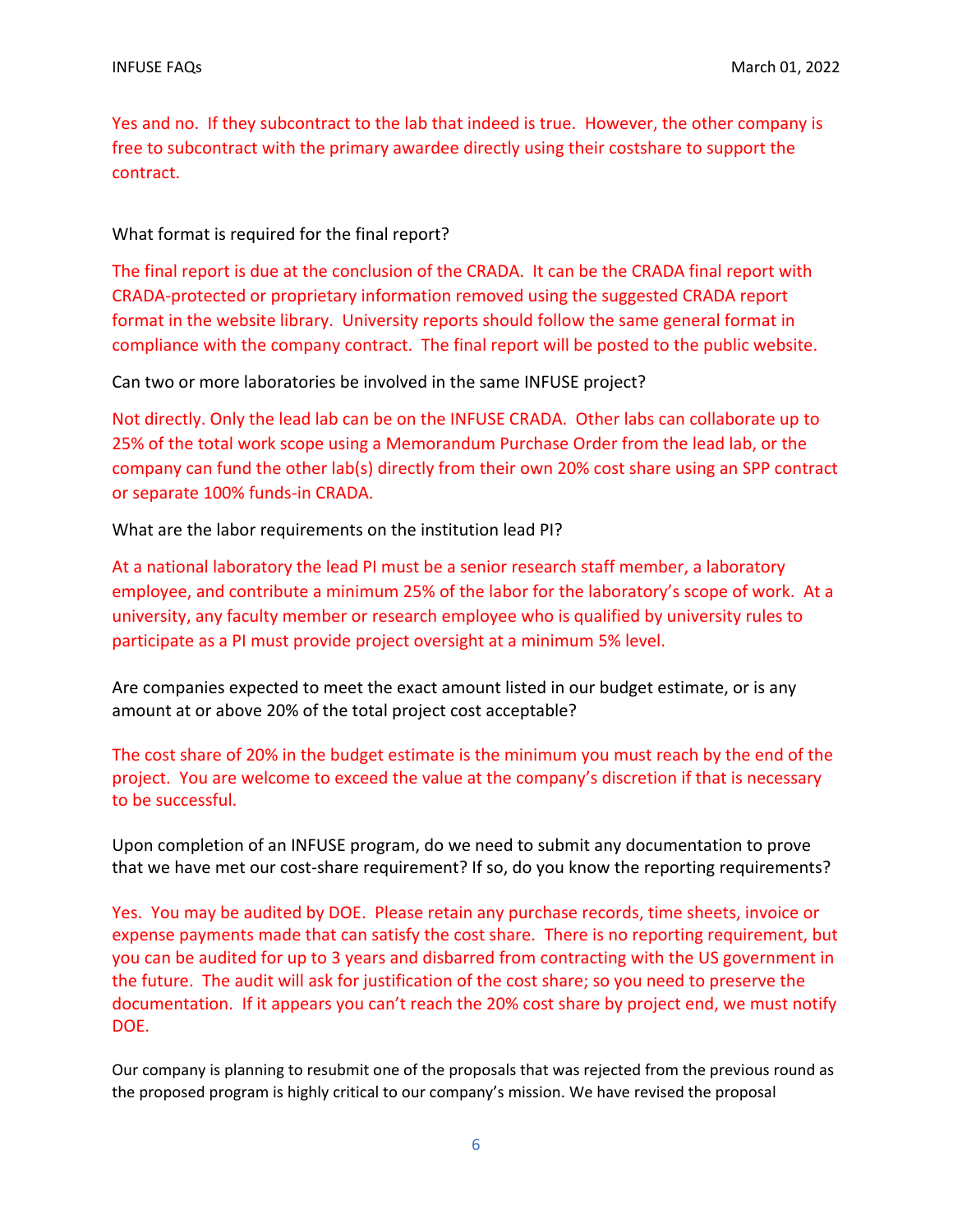extensively to address the reviewers' concerns. Should we submit a "Response to reviewers' comments" document, along with the proposal?

There is no need to submit a separate response to the reviewers. However, please be sure to fold the responses into the proposal where appropriate. It is unlikely that the same reviewer(s) will see the new RFA; however, there is a chance it will occur.

Is it a good idea to include the National Lab PI's resume in our INFUSE application? Our company has traditionally included resumes of our team members, but it seems from the reviewers' feedback that they would like to see the Lab PI's resume too.

You can append up to three CVs with the RFA. One can be the lab PI CV if available or you can include it in the technical narrative, but it is not required.

Is a report due to INFUSE or DOE that is separate from the "CRADA Final Report?"

The final CRADA report is the INFUSE report.

What are the procedures for any final reports due? (There are guidelines for the CRADA final report in the library, but if any other reports are expected, what are the guidelines for those?)

Please follow the Prochaska memo in the INFUSE library if possible. If the CRADA report format is acceptable to the lab's SPP office, it is fine for us. However, please note, the INFUSE reports will be posted publicly. Please remove any IP or EC controlled info from the report if necessary. This is where two reports would likely be produced – one for lab and a more sanitized version for INFUSE. Some lab CRADA reports are routinely stamped "CRADA proprietary" for that reason. We would like the open "public" version for INFUSE.

Can an INFUSE CRADA receive a no-cost-extension?

Yes, a no-cost-extension amendment to the CRADA must be processed through the lab SPP office and approved by DOE. Amendments are evaluated on a case-by-case basis. Multiple or serial extension requests are discouraged.

Can a blanket CRADA with our company be initiated for multiple INFUSE projects over multiple years?

In theory, yes, if the lab SPP office and the lab DOE site office approve it. In practice, this is very difficult, and none currently exist.

Is there a deadline for executing the INFUSE CRADA?

No. There is no hard deadline. However, we expect the CRADAs to be executed within one year of the award notification. Most CRADAs require 3-6 months to process at the lab DOE site office. However, some do extend beyond a year. Failure to reach agreement on the CRADA T&Cs after one year will likely result in the award being rescinded.

Is it permissible to do a portion of the INFUSE project at a foreign facility?